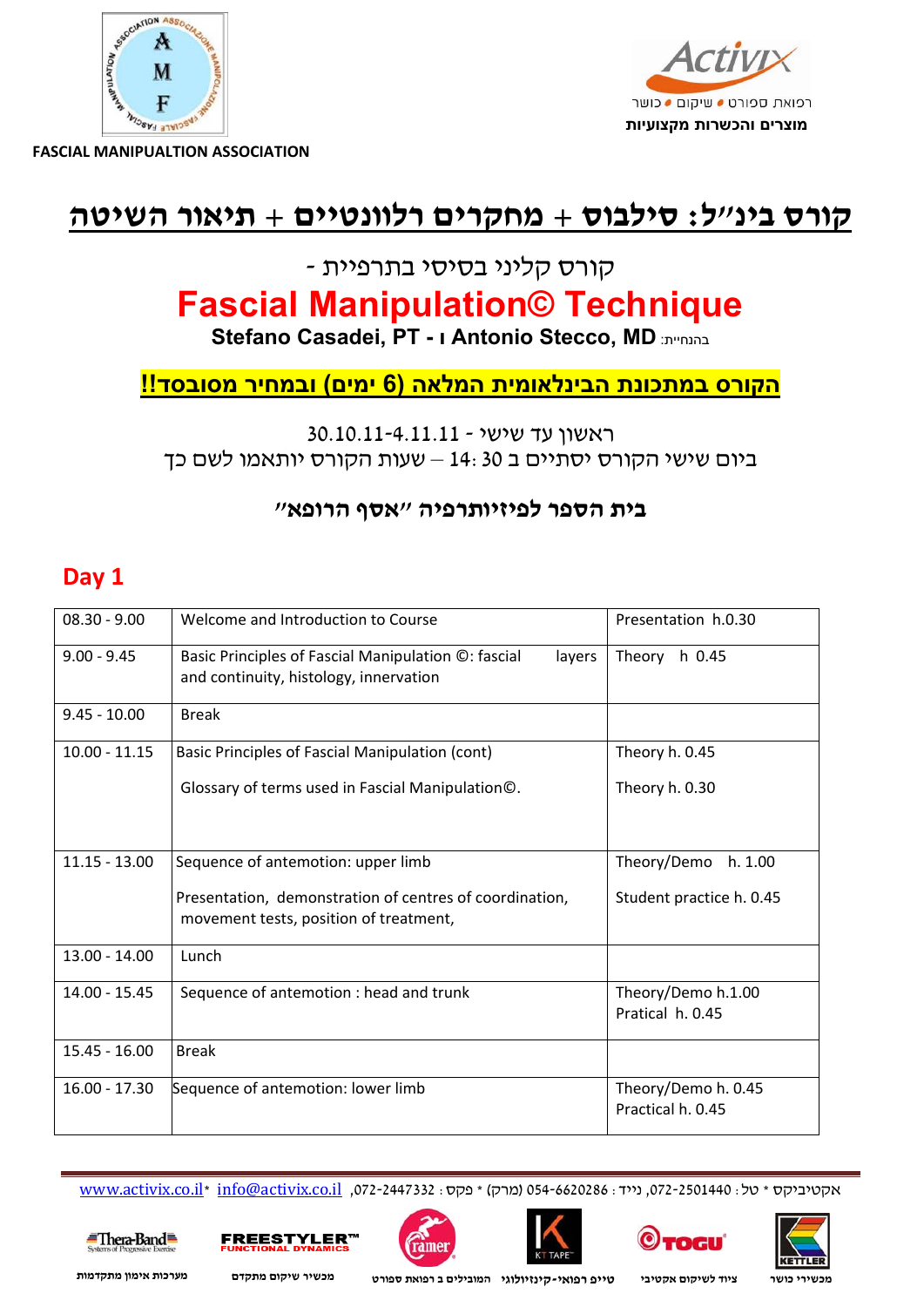



### **Day 2**

| $08.30 - 9.30$  | Anatomy of the myofascial unit and mf sequences. | Theory<br>$h$ 1.00     |
|-----------------|--------------------------------------------------|------------------------|
| $9.30 - 11.00$  | Sequence of retromotion: upper limb              | h. 0.45<br>Theory      |
|                 |                                                  | Demo/Practical h. 0.45 |
| $11.00 - 11.15$ | <b>Break</b>                                     |                        |
| $11.15 - 13.00$ | Sequence of retromotion: head and trunk          | h. 1.00<br>Theory      |
|                 |                                                  | Demo/Practical h. 0.45 |
| $13.00 - 14.00$ | Lunch                                            |                        |
| $14.00 - 15.00$ | Manipulation of the Fascia - Treatment           | Theory<br>h. 1.00      |
| 15.00 - 15.45   | Sequence of retromotion: lower limb              | Demo h. 0.45<br>Theory |
| $15.45 - 16.00$ | <b>Break</b>                                     |                        |
| $16.00 - 16.45$ | Sequence of retromotion: lower limb              | Practical h. 0.45      |
| $16.45 - 17.30$ | Meeting the authors                              |                        |

www.activix.co.il\* info@activix.co.il ,072-2447332 :פקס) \* מרק (054-6620286 :נייד ,072-2501440 :טל \* אקטיביקס











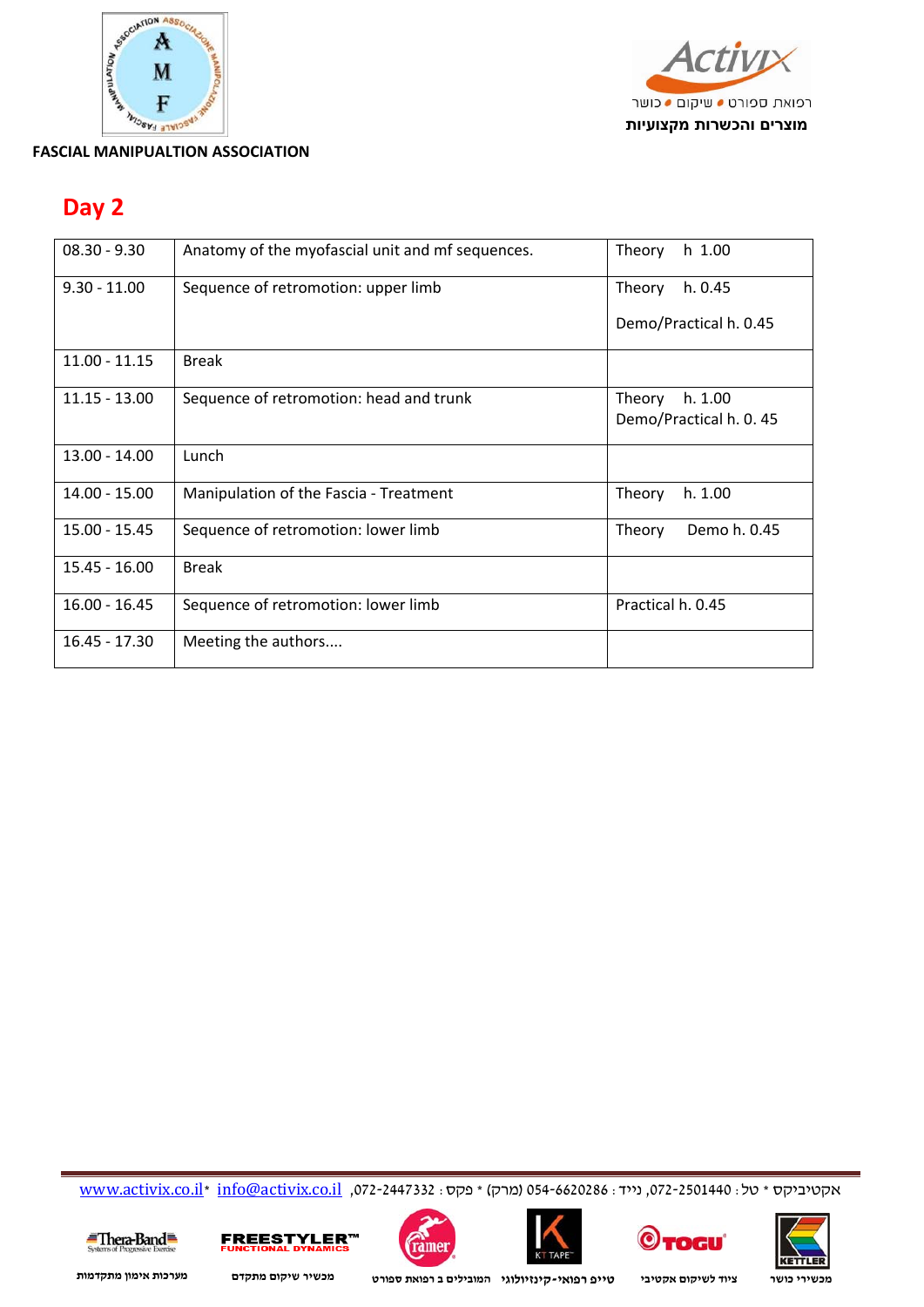



### **Day 3**

| $8.30 - 10.00$  | The Assessment Chart for Fascial Manipulation (from<br>anamnesis to hypothesis - significant questions,<br>abbreviations; from hypothesis to treatment - procedure,<br>verification) | $h$ 1.30<br>Theory                      |
|-----------------|--------------------------------------------------------------------------------------------------------------------------------------------------------------------------------------|-----------------------------------------|
| $10.00 - 10.45$ | Sequence of mediomotion: upper limb                                                                                                                                                  | Theory/Demo<br>h. 0.45                  |
| $10.45 - 11.00$ | <b>Break</b>                                                                                                                                                                         |                                         |
| $11.00 - 11.45$ | Sequence of mediomotion: upper limb                                                                                                                                                  | Practical h. 0.45                       |
| $11.45 - 13.00$ | Sequences of mediomotion: lower limb                                                                                                                                                 | Theory / Demo h. 0.45                   |
| 13.00 - 14.00   | Lunch                                                                                                                                                                                |                                         |
| 14.00 - 15.00   | Sequences of mediomotion: lower limb                                                                                                                                                 | Practical h. 0.45                       |
| 15.00 - 16.00   | Sequence of mediomotion: head and trunk                                                                                                                                              | Theory / Demo h. 1.00                   |
| 16.00 - 16.15   | <b>Break</b>                                                                                                                                                                         |                                         |
| $16.15 - 17.00$ | Sequence of mediomotion : head and trunk                                                                                                                                             | Demo/Practical h. 0.45                  |
| $17.00 - 18.30$ | Treatment of a patient by instructor - anamnesis,<br>hypothesis, movement tests and palpation verification,<br>treatment, reassessment.                                              | Demonstration and<br>discussion h. 1.30 |

www.activix.co.il\* info@activix.co.il ,072-2447332 :פקס) \* מרק (054-6620286 :נייד ,072-2501440 :טל \* אקטיביקס











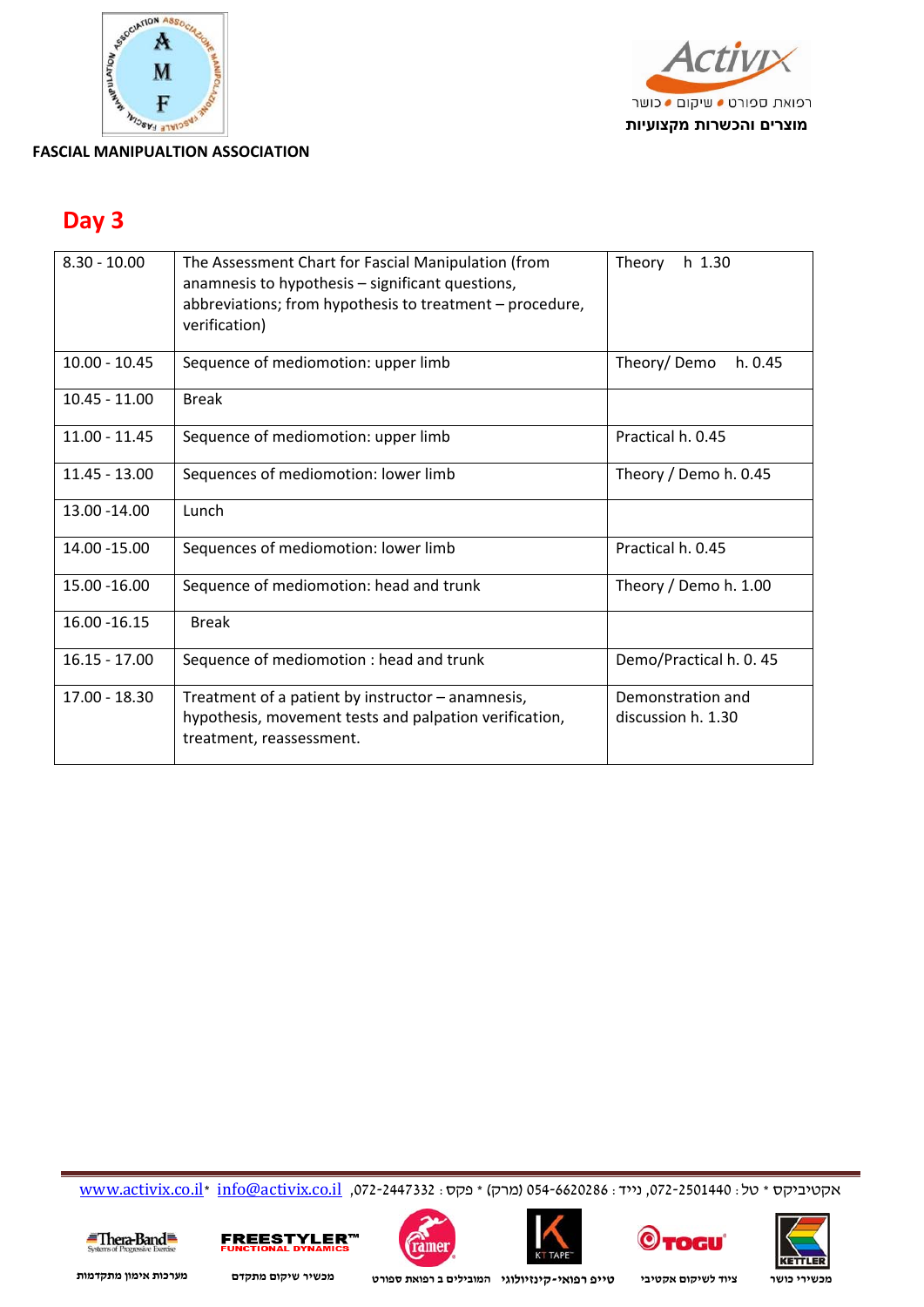



### **Day 4**

| $08.00 - 9.30$  | Sequence of lateromotion: upper limb      | Theory<br>h. 0.45                        |
|-----------------|-------------------------------------------|------------------------------------------|
|                 |                                           | Demo/Practical h. 0.45                   |
| $9.30 - 11.15$  | Sequences of lateromotion: head and trunk | Theory h. 1.00                           |
|                 |                                           | Practical h. 0.45                        |
| $11.00 - 11.15$ | <b>Break</b>                              |                                          |
| $11.15 - 13.00$ | Sequence of lateromotion: lower limb      | Theory/Demo/ Practical                   |
|                 |                                           | h. 1.45                                  |
| $13.00 - 14.00$ | Lunch                                     |                                          |
| 14.00 - 15.30   | Sequences of extrarotation: upper limb    | Theory /Demo h. 0.45<br>Practical h.0.45 |
| $15.30 - 15.45$ | <b>Break</b>                              |                                          |
| 15.45 - 17.30   | Sequence extrarotation : head and trunk   | Theory/Demo h 0.45                       |
|                 |                                           | Practice h 1.00                          |
| $17.30 - 18.15$ | Sequences of extrarotation: lower limb    | Theory /Demo h. 0.45                     |

www.activix.co.il\* info@activix.co.il ,072-2447332 :פקס) \* מרק (054-6620286 :נייד ,072-2501440 :טל \* אקטיביקס











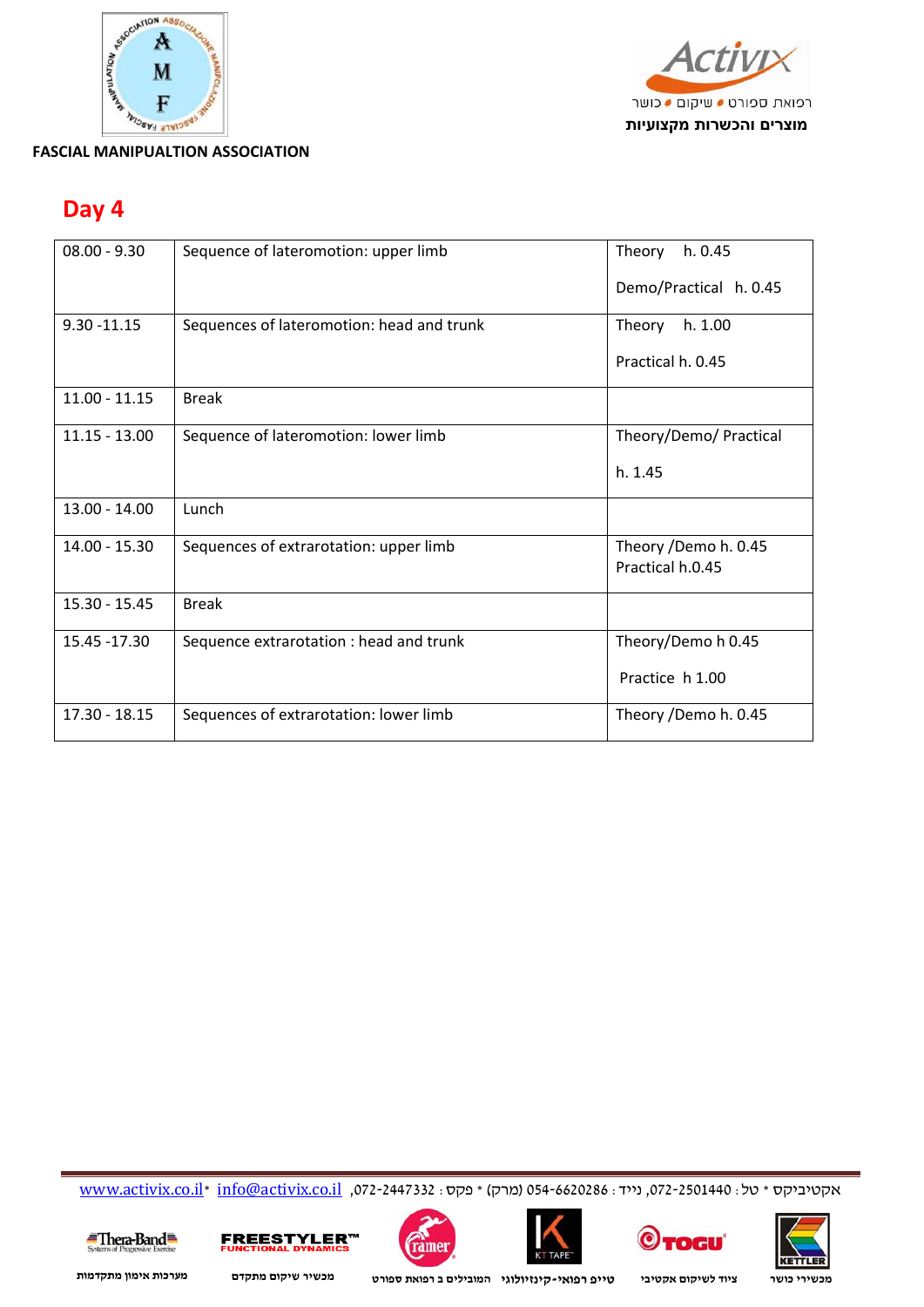



### **Day 5**

| $8.30 - 9.15$   | Sequence of extrarotation: lower limb                                                                            | Practice 0.45          |
|-----------------|------------------------------------------------------------------------------------------------------------------|------------------------|
| $9.15 - 11.00$  | Sequence of intrarotation: upper limb                                                                            | Theory/Demo/ h.0.45    |
|                 |                                                                                                                  | Practical h.0.45       |
| $11.00 - 11.15$ | <b>Break</b>                                                                                                     |                        |
| 11.15 -13.00    | Sequence of intrarotation: head and trunk                                                                        | Theory<br>h. 1.00      |
|                 |                                                                                                                  | Demo/Practical h. 0.45 |
| $13.00 - 14.00$ | Lunch                                                                                                            |                        |
| $14.00 - 15.30$ | Sequence of intrarotation: lower limb                                                                            | h.0.45<br>Theory       |
|                 |                                                                                                                  | Demo/Practical h. 0.45 |
| $15.30 - 16.00$ | Assessment Chart for Fascial Manipulation                                                                        | Theory                 |
| $16.00 - 16.15$ | <b>Break</b>                                                                                                     |                        |
| $16.15 - 18.15$ | Compilation of assessment chart by students hypothesis,<br>movement tests, palpatory verification, and treatment | Group work h 2.00      |

www.activix.co.il\* info@activix.co.il ,072-2447332 :פקס) \* מרק (054-6620286 :נייד ,072-2501440 :טל \* אקטיביקס













**KETTLER**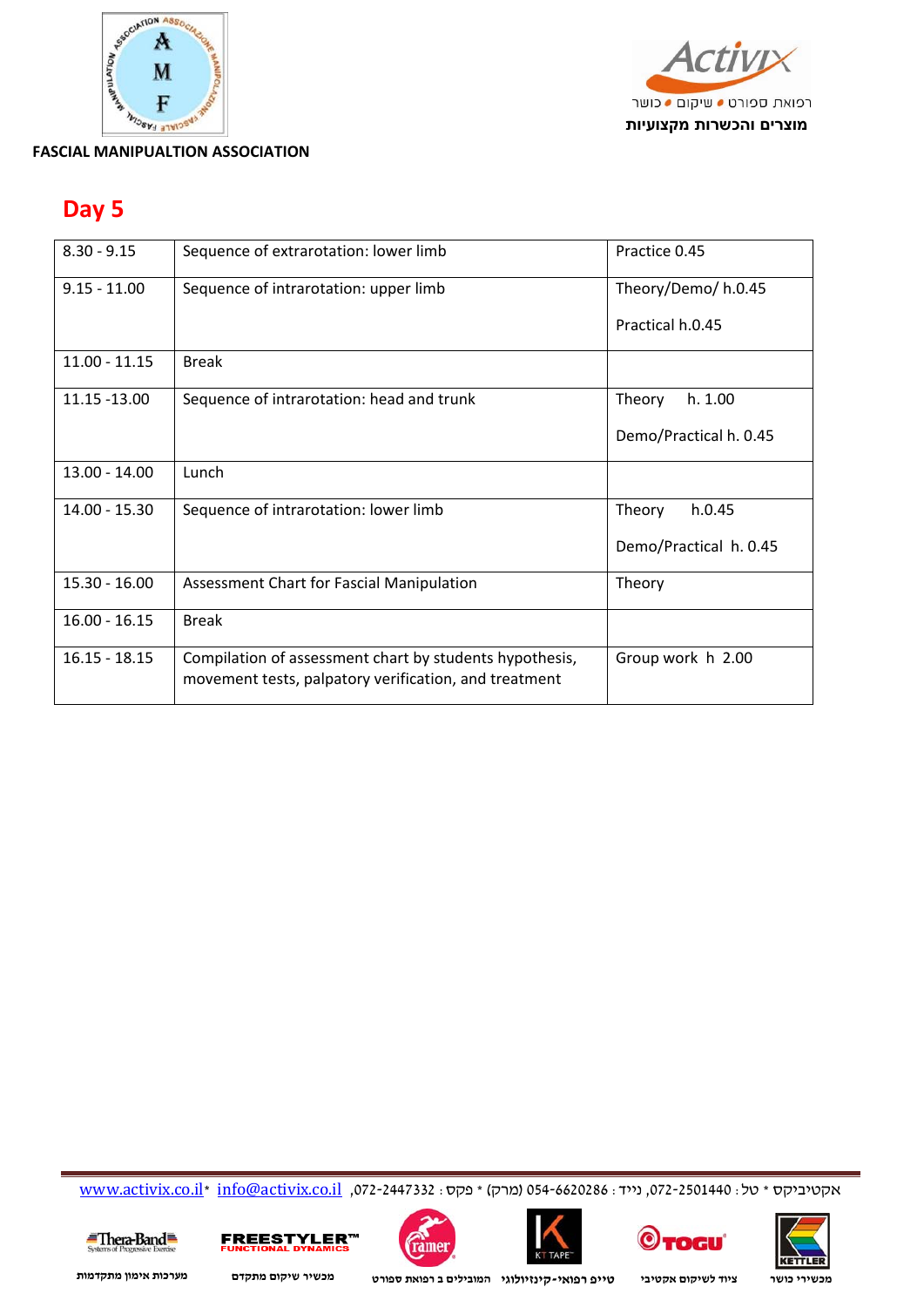



### **Day 6**

| $08.30 - 9.30$  | Presentation and discussion of cases by students                                                                                          | <b>Discussion</b>  |
|-----------------|-------------------------------------------------------------------------------------------------------------------------------------------|--------------------|
| $9.30 - 10.30$  | Fascial Manipulation - treatment strategies, progression of<br>treatment, patient advice                                                  | Theory h 1.00      |
| 10.30 -11.00    | <b>Break</b>                                                                                                                              |                    |
| 11.00 -12.00    | Treatment of a patient by an instructor - anamnesis,<br>hypothesis, movement tests and palpation verification,<br>treatment, reassessment | Demonstration      |
| 12.00 - 12.45   | Comparative assessment: movement and palpatory<br>assessments of the lower limb                                                           | Group work h. 0.45 |
| 13.00 - 14.00   | Lunch                                                                                                                                     |                    |
| $14.00 - 15.00$ | Comparative assessment: movement and palpatory<br>assessments of the upper limb                                                           | Group work h. 1.00 |
| 15.00 - 16.00   | Comparative assessment: movement and palpatory<br>assessments of the head and trunk                                                       | Group work h.1.00  |
| $16.00 - 16.15$ | <b>Break</b>                                                                                                                              |                    |
| $16.15 - 17.30$ | Exam Level 1                                                                                                                              | h. 1.00            |
| 17.30 - 18.30   | Diploma Ceremony                                                                                                                          |                    |

\* התכנים כפופים לשינויים ויותאמו לסיום ביום שישי ה 4.11.11 בשעה .14:30



www.activix.co.il\* info@activix.co.il ,072-2447332 : מרק) \* מקסיביקס \* טל (072-250146 : 054-6620286











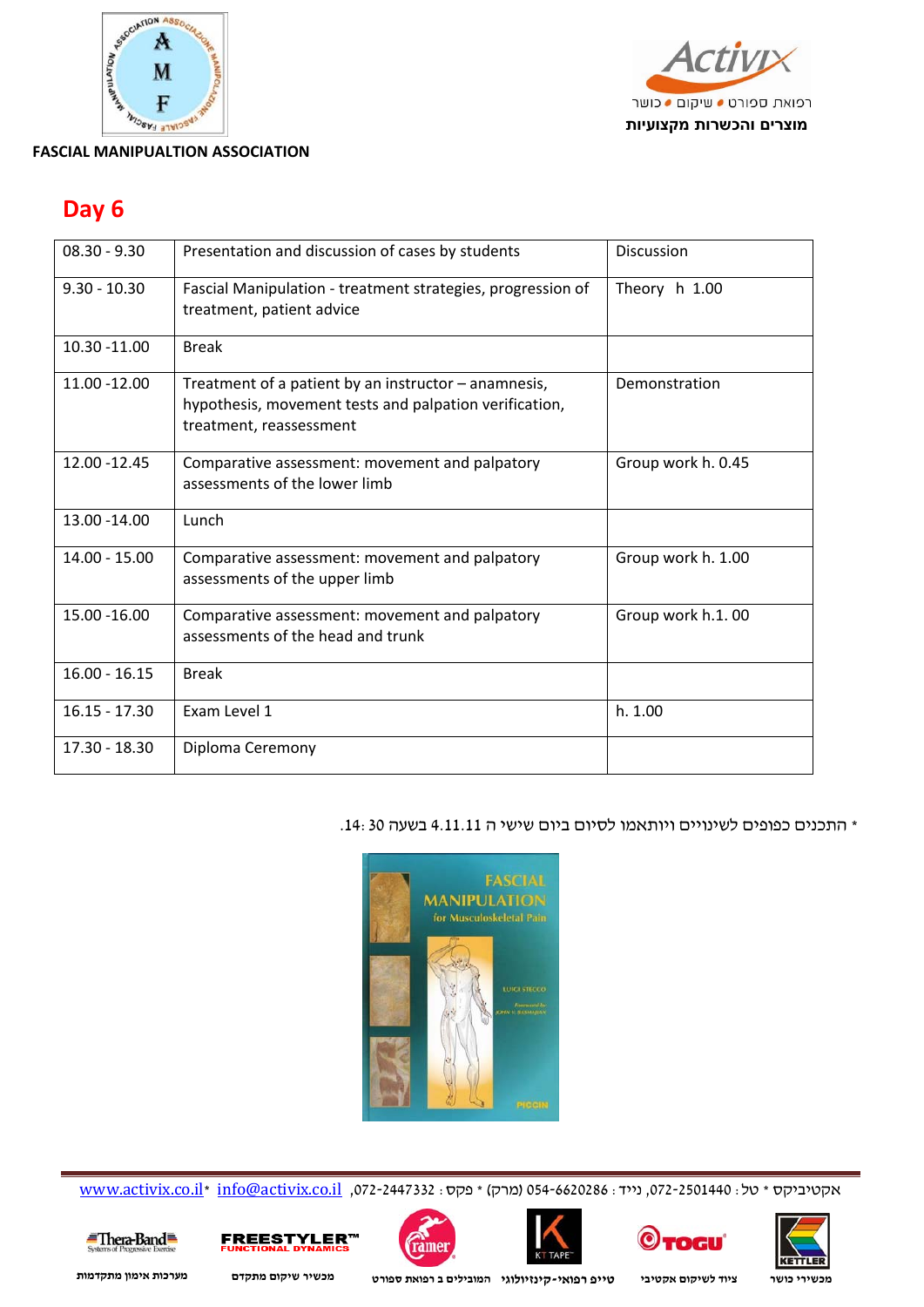



# **:Books ספרים ומאמרים שפורסמו בנושא:**

- [1] *Stecco L (1988) Sequenze neuro-mio-fasciali e meridiani agopunturei. Dal Molin, Arzignano*
- [2] *Stecco l (1991) Il Dolore e le sequenze neuro-mio-fasciali I.P.S.A. editore, Palermo*
- [3] *Stecco l (1996) La Manipolazione Neuroconnettivale Marrapese editore, Roma*
- [4] *Stecco L (2002) La Manipolazione Fasciale Piccin editore, Padova*
- [5] *Stecco L (2004) Fascial Manipulation. Piccin, Italy*
- [6] *Stecco L, Stecco C (2009) Fascial Manipulation : Practical part. Piccin, Italy*

#### **Papers:**

- [1] *Stecco L, Stecco C. Fascia corporis. Riflessioni anatomiche, fisiologiche e terapeutiche. La riabilitazione. (Milano, Italy) 1997 Apr; 30: 189-196.*
- [2] *Stecco C, Macchi V, Porzionato A, Tiengo C, Parenti A, Gardi M, Artibani W, De Caro R. Histotopographic study of the rectovaginal septum. Ital J Anat Embryol. (Firenze, Italy) 2005 Oct-Dec;110:247-54.*
- [3] *Scapinelli R, Stecco C, Pozzuoli A, Porzionato A, Macchi V, De Caro R. The Lumbar Interspinous Ligaments in Humans: Anatomical Study and Review of the Literature. Cells tissues organs, (Basel, Switzerland) 2006 Sep; 183: 1-11 [IF 05: 1,645].*
- [4] *Stecco C, Porzionato A, Macchi V, Tiengo C, Parenti A, Aldegheri R, Delmas V and De Caro R. Histological characteristics of the deep fascia of the upper limb. Ital J Anat Embryol. (Firenze, Italy) 2006 Apr-Jun; 111 (2): 105-110.*
- [5] *Stecco C, Gagey O, Macchi V, Porzionato A, De Caro R, Aldegheri R, Delmas V. Tendinous muscular insertions onto the deep fascia of the upper limb. First part: anatomical study. Morphologie 2007; 91: 29-37.*
- [6]  *Stecco C, Gagey O, Macchi V, Porzionato A, De Caro R, Aldegheri R, Delmas V. Anatomy of the deep fascia of the upper limb. Second part: study of innervation. Morphologie. 2007; 91: 38-43.*
- [7] *Stecco C, Porzionato A, Macchi V, Stecco A, Vigato E, Delmas V, De Caro R. The expansions of the pectoral girdle muscles onto the brachial fascia: morphological aspects and spatial disposition. Cells tissues organs, (Basel, Switzerland)*
- [8] *Macchi V, Tiengo C, Porzionato A, Stecco C, Vigato E, Parenti A, Azzena B, Weiglein A, Mazzoleni F, De Caro R. Histotopographic Study of the Fibroadipose Connective Cheek System. Cells Tissues Organs. 2009 Jun 24.*
- [9]  *Stecco A, Masiero S, Macchi V, Stecco C, Porzionato A, De Caro R. The pectoral fascia: anatomical and histological study. J Bodyw Mov Ther. 2009 Jul;13(3):255-61.*

www.activix.co.il\* info@activix.co.il ,072-2447332 :פקס) \* מרק (054-6620286 :נייד ,072-2501440 :טל \* אקטיביקס











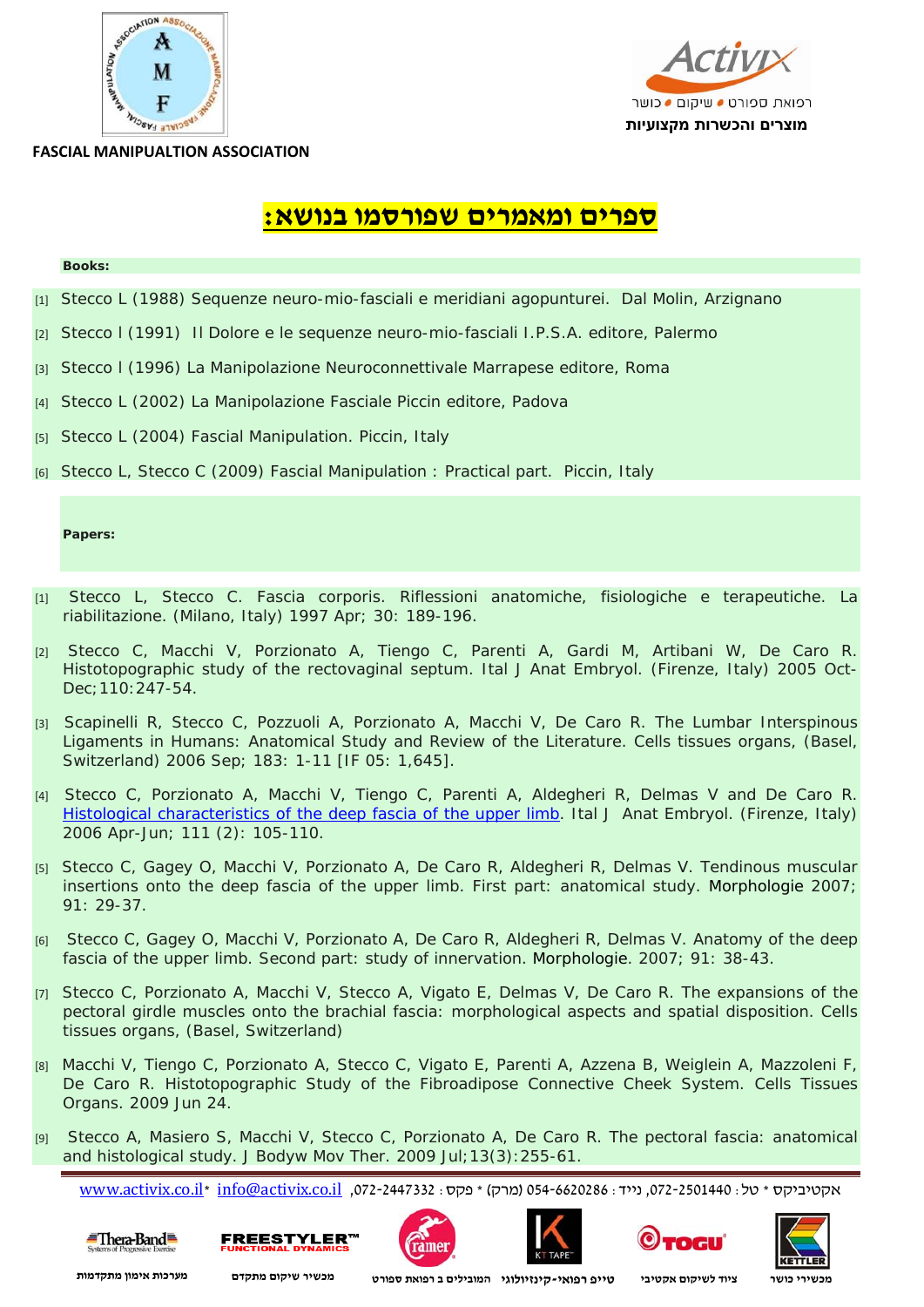



- [10] *Day JA, Stecco C, Stecco A. Application of Fascial Manipulation technique in chronic shoulder pain- anatomical basis and clinical implications. J Bodyw Mov Ther. 2009 Apr;13(2):128-35. Epub 2008 Jun 24.*
- [11] Stecco C, Pavan PG, Porzionato A, Macchi V, Lancerotto L, Carniel EL, Natali AN, De Caro R. *Mechanics of crural fascia: from anatomy to constitutive modelling. Surg Radiol Anat. 2009 Aug;31(7):523-9. Epub 2009 Feb 26.*
- [12]  *Stecco C, Lancerotto L, Porzionato A, Macchi V, Tiengo C, Parenti A, Sanudo JR, De Caro R. The palmaris longus muscle and its relations with the antebrachial fascia and the palmar aponeurosis. Clin Anat. 2009 Mar;22(2):221-9.*
- [13]  *Pedrelli A, Stecco C, Day JA. Treating patellar tendinopathy with Fascial Manipulation. J Bodyw Mov Ther. 2009 Jan;13(1):73-80. Epub 2008 Jul 26.*
- [14]  *Stecco A, Macchi V, Stecco C, Porzionato A, Ann Day J, Delmas V, De Caro R. Anatomical study of myofascial continuity in the anterior region of the upper limb. J Bodyw Mov Ther. 2009 Jan;13(1):53-62. Epub 2007 Jun 28.*
- [15]  *Stecco C, Porzionato A, Lancerotto L, Stecco A, Macchi V, Day JA, De Caro R: Histological study of the deep fasciae of the limbs. J Bodyw Mov Ther. 2008 Jul;12(3):225-30. Epub 2008 Jun 13.*
- [16] *Stecco A, Macchi V, Masiero S, Porzionato A, Tiengo C, Stecco C, Delmas V, De Caro R. Pectoral and femoral fasciae: common aspects and regional specializations. Surg Radiol Anat. 2009 Jan;31(1):35- 42. Epub 2008 Jul 29.*
- [17] Stecco C, Aldegheri R. Historical review of carpal tunnel syndrome. Chir Organi Mov. 2008 *May;92(1):7-10. Epub 2008 Mar 1.*
- [18] *Stecco C, Porzionato A, Macchi V, Stecco A, Vigato E, Parenti A, Delmas V, Aldegheri R, De Caro R. The expansions of the pectoral girdle muscles onto the brachial fascia: morphological aspects and spatial disposition. Cells Tissues Organs. 2008;188(3):320-9. Epub 2008 Mar 19.*
- [19] *Macchi V, Tiengo C, Porzionato A, Stecco C, Galli S, Vigato E, Azzena B, Parenti A, De Caro R. Anatomo-radiological study of the superficial musculo-aponeurotic system of the face. Ital J Anat Embryol. 2007 Oct-Dec;112(4):247-53.*
- [20] *Ercole, B., Antonio, S., Julie Ann, D., Stecco, C. <u>How much time is required to modify a fascial fibrosis?</u> Bodyw Mov Ther, 2010 Vol 14 (4): 318 - 325*

www.activix.co.il\* info@activix.co.il ,072-2447332 :פקס) \* מרק (054-6620286 :נייד ,072-2501440 :טל \* אקטיביקס











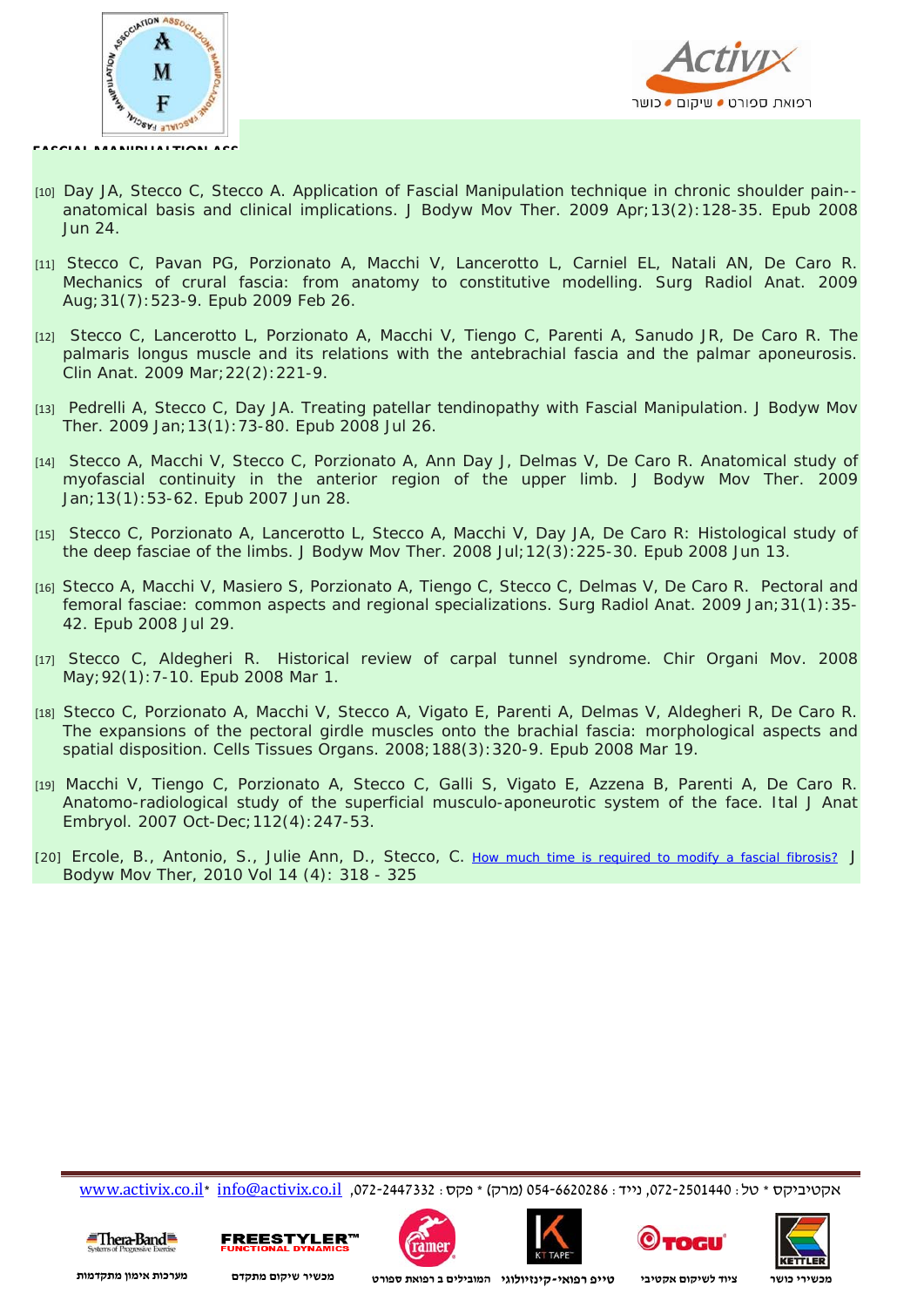



### **תיאור מפורט של השיטה:**

### **Short presentation of the Fascial Manipulation technique©:**

Fascial Manipulation© is a manual therapy that has been developed by Luigi Stecco, an Italian physiotherapist from the north of Italy.

**This method has evolved over the last 30 years through study and practice** in the treatment of a vast caseload of musculoskeletal problems. **It focuses on the fascia, in particular the deep muscular fascia,** including the epimysium and the retinacula and considers that the myofascial system is a three‐ dimensional continuum.

**In recent years, via collaboration with the Anatomy Faculties of the René Descartes University, Paris, France and the University of Padova in Italy**, Dr. Carla Stecco and Dr. Antonio Stecco have carried out extensive research into the anatomy and histology of the fascia via dissection of unembalmed cadavers. These dissections have enhanced the pre‐existing biomechanical model already elaborated by Luigi Stecco by providing new histological and anatomical data.

**This technique presents a complete biomechanical model that assists in deciphering the role of fascia in musculoskeletal disorders.** The mainstay of this manual technique lies in the identification of a specific, localised area of the fascia in connection with a specific limited movement. Once a limited or painful movement is identified, then a specific point on the fascia is implicated and, through the appropriate manipulation of this precise part of the fascia, movement can be restored. In fact, by analysing musculoskeletal anatomy, Luigi Stecco realised that the body can be divided into 14 segments and that each body segment is essentially served by six myofascial units (mf units) consisting of monoarticular and biarticular unidirectional muscle fibres, their deep fascia (including epimysium) and the articulation that they



move in one direction on one plane. Numerous muscle fibres originate from the fascia itself and, in turn, myofascial insertions extend between different muscle groups to form myofascial sequences. Therefore, adjacent unidirectional myofascial units are united via myotendinous expansions and biarticular fibres to form myofascial sequences. While part of the fascia is anchored to bone, part is also always free to slide. The free part of the fascia allows the muscular traction, or the myofascial vectors, to converge at a specific point, named the vectorial Centre of Coordination or CC. The location of each CC has been calculated by taking into consideration the sum of the vectorial forces involved in the execution of each movement.

www.activix.co.il\* info@activix.co.il ,072-2447332 :פקס) \* מרק (054-6620286 :נייד ,072-2501440 :טל \* אקטיביקס











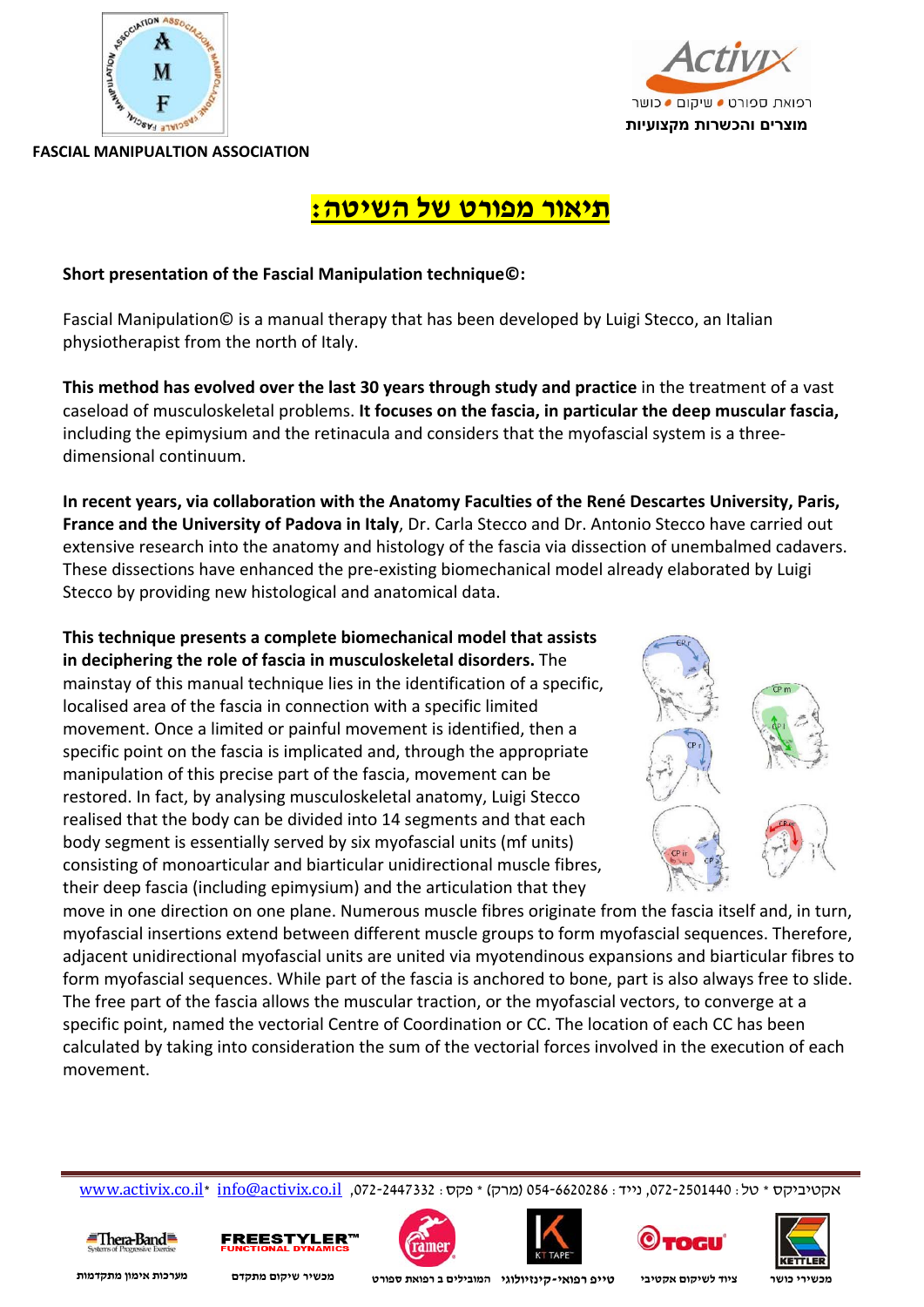



The six movements made on the three spatial planes are rarely carried out separately but, more commonly, are combined together to form intermediate trajectories, similar to the PNF patterns. In order to synchronize these complex movements other specific points of the fascia (often over retinacula) have been identified and, subsequently, named Centres of Fusion or CF.

**Deep fascia is effectively an ideal structure for perceiving and, consequently, assisting in organizing movements.** In fact, one vector, or afferent impulse, has no more significance to the Central Nervous System than any other vector unless these vectors are mapped out and given a spatial significance. In human beings, the complexity of physical activity is, in part, determined by the crossover synchrony between the limbs and a refined variability in gestures. Whenever a body part moves in any given direction in space there is a myofascial, tensional re‐arrangement within the corresponding fascia. Afferents embedded within the fascia are stimulated, producing accurate directional information. Any impediment in the gliding of the fascia could alter afferent input resulting in incoherent movement. It is hypothesised that fascia is involved in proprioception and peripheral motor control in strict collaboration with the CNS.

### **Therapeutic implications**

The fascia is very extensive and so it would be difficult and inappropriate to work over the entire area. The localisation of precise points or key areas can render manipulation more effective. An accurate analysis of the myofascial connections based on an understanding of fascial anatomy can provide indications as to where it is best to intervene. Any non‐physiological alteration of deep fascia could cause tensional changes along a related sequence resulting in incorrect activation of nerve receptors, uncoordinated movements, and consequent nociceptive afferents. Deep massage on these specific points (CC and CF) aims at restoring tensional balance. Compensatory tension may extend along a myofascial sequence so myofascial continuity could be involved in the referral of pain along a limb or at a distance, even in the absence of specific nerve root disturbance.In clinical practice,cases of sciatic‐like pain and cervicobrachialgia without detectable nerve root irritation are common. This technique allows therapists to work at a distance from the actual site of pain, which is often inflamed due to non‐ physiological tension. For each mf unit, the area where pain is commonly felt has been mapped out and is known as the Centre of Perception (CP). In fact, it is important to place our attention on the cause of pain, tracing back to the origin of this anomalous tension, or more specifically to the CC and CF located within the deep fascia

www.activix.co.il\* info@activix.co.il ,072-2447332 :פקס) \* מרק (054-6620286 :נייד ,072-2501440 :טל \* אקטיביקס











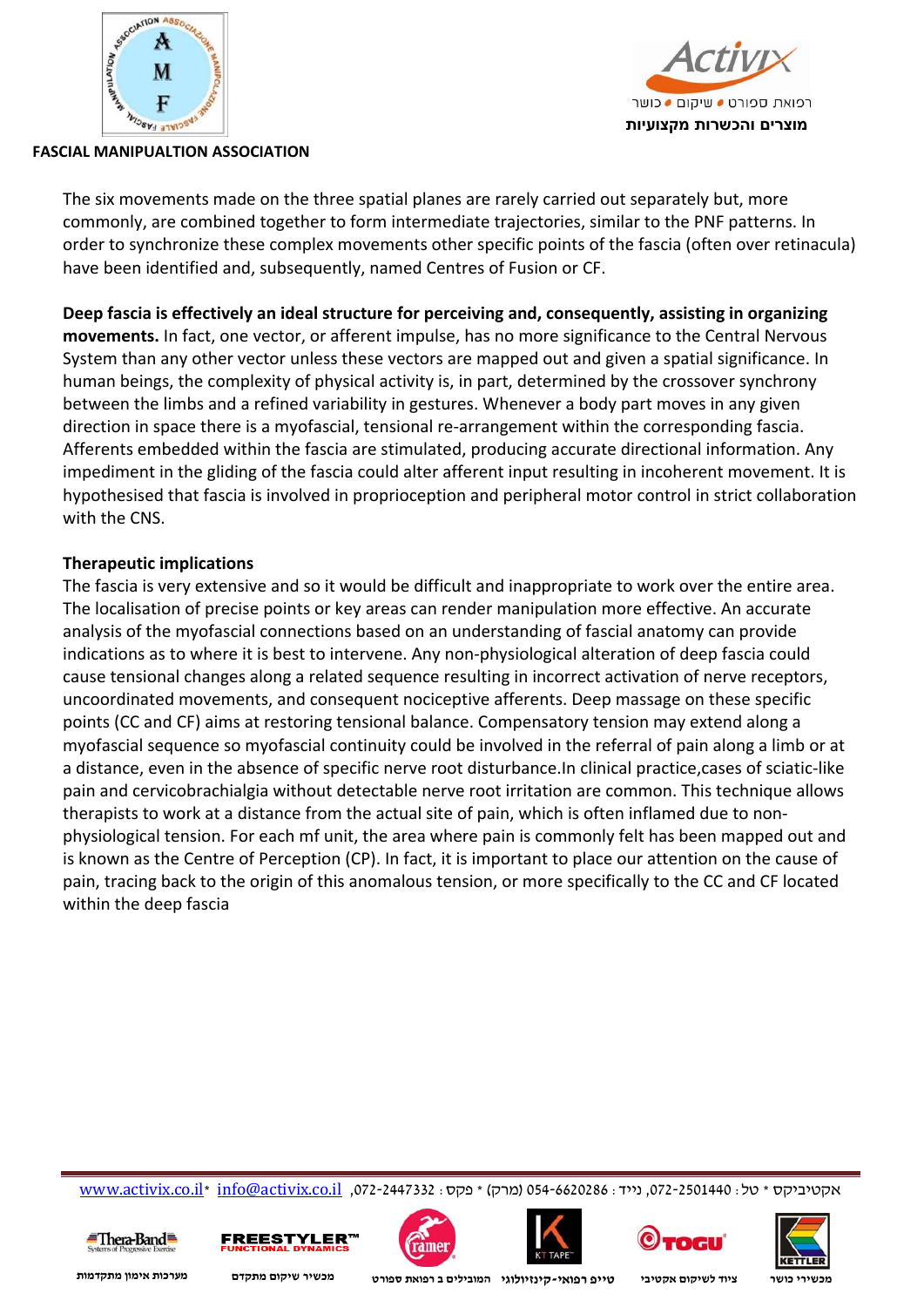



### **קורות חיים מפורטים של המנחים:**

### **Antonio Stecco, MD**

Dr.Stecco obtained his degree in Medicine & Surgery at the University of Padova, Italy in 2007. He is now specializing in Physical Medicine and Rehabilitation at the same University. A founding member of the Fascial Manipulation Association, he is also a teacher of the Fascial Manipulation® method.

### **He presently collaborates with**

The Department of Human Anatomy and Physiology at the University of Padova, which is hosting the 11th Congress of European Association of Clinical Anatomy (EACA) held jointly with the Summer Meeting of the British Association of Clinical Anatomists (BACA). The Rene Descartes Center for Body Donations, Paris, France The Department of Medical Bioengineering NJIT, New York, USA.

### **Author of several chapters from texts focusing on the anatomy and the physiology of the human fascial system:**

1. "Manipolazione fasciale: parte teorica" Stecco L, Stecco A. seconda edizione. Piccin, Padova, in press (gennaio 2010)

2. "The deeper fasciae of the lower limbs". Stecco C, Stecco A. In: Schleip R., Huijing P, Chaitow L, Findley T "Fascia in Manual Therapy", published by Elsevier, 2010.

3. "Deeper fascia of shoulder and arm". Stecco C, Stecco A. In: Schleip R., Huijing P, Chaitow L, Findley T "Fascia in Manual Therapy", published by Elsevier, 2010.

4. "The Fascial Manipulation". Stecco C, Stecco A. In: Schleip R., Huijing P, Chaitow L, Findley T "Fascia in Manual Therapy", published by Elsevier, 2010.

### **Translator of the following text:**

"Atlas of Osteopathic techniques" di Alexander Nicholas, Piccin ed, 2009

### **Author of the following published articles:**

1. The Ankle Retinacula: Morphological Evidence of the Proprioceptive Role of the Fascial System. Cells Tissues Organs. Stecco C, Macchi V, Porzionato A, Morra A, Parenti A, Stecco A, Delmas V, De Caro R . 2010 Feb 27.

2. The pectoral fascia: anatomical and histological study.Stecco A, Masiero S, Macchi V, Stecco C, Porzionato A, De Caro R. J Bodyw Mov Ther. 2009 Jul;13(3):255-61.

3. Application of Fascial Manipulation technique in chronic shoulder pain--anatomical basis and clinical implications.Day JA, Stecco C, Stecco A. J Bodyw Mov Ther. 2009 Apr;13(2):128-35.

4. Anatomical study of myofascial continuity in the anterior region of the upper limb.Stecco A, Macchi V, Stecco C, Porzionato A, Ann Day J, Delmas V, De Caro R. J Bodyw Mov Ther. 2009 Jan;13(1):53-62.

www.activix.co.il\* info@activix.co.il ,072-2447332 :פקס) \* מרק (054-6620286 :נייד ,072-2501440 :טל \* אקטיביקס











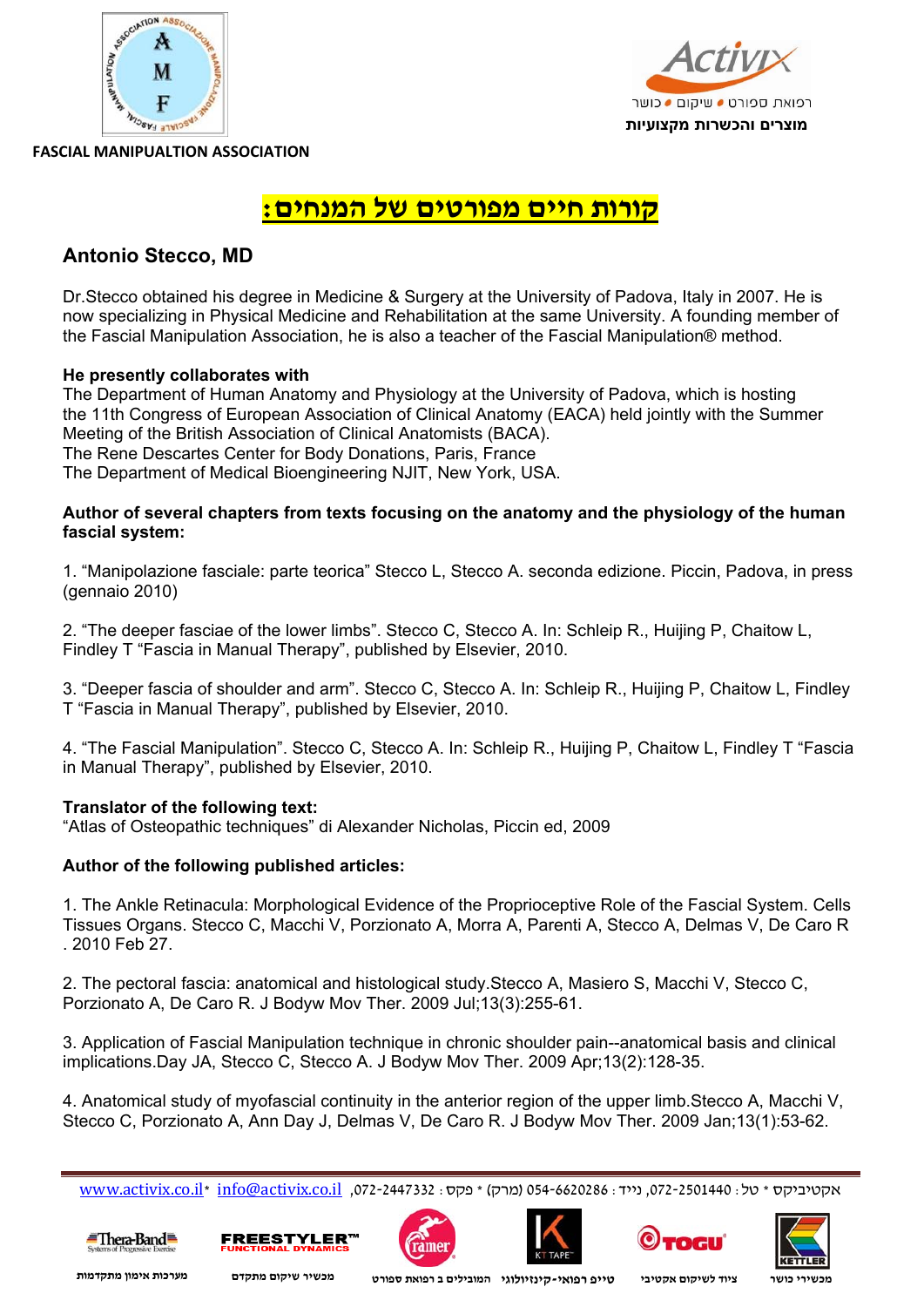



5. Pectoral and femoral fasciae: common aspects and regional specializations.Stecco A, Macchi V, Masiero S, Porzionato A, Tiengo C, Stecco C, Delmas V, De Caro R. Surg Radiol Anat. 2009 Jan;31(1):35-42.

6. Le basi anatomiche del danno propriocettivo negli esiti di distorsione della caviglia. Stecco A, Masiero S, Macchi V, Porzionato A, Stecco C, De Caro R, Ferraro C. Eur Med. Phys 2008; 44(Suppl 1): 1-3

7. Histological study of the deep fasciae of the limbs. J Bodyw Mov Ther.Stecco C, Porzionato A, Lancerotto L, Stecco A, Macchi V, Day JA, De Caro R. 2008 Jul;12(3):225-30.

8. The expansions of the pectoral girdle muscles onto the brachial fascia: morphological aspects and spatial disposition. Stecco C, Porzionato A, Macchi V, Stecco A, Vigato E, Parenti A, Delmas V, Aldegheri R, De Caro R. Cells Tissues Organs. 2008;188(3):320-9.

9. Histotopographic study of the longitudinal anal muscle. Macchi V, Porzionato A, Stecco C, Benettazzo F, Stecco A, Parenti A, Dodi G, De Caro R. Pelviperineology 2007; 26: 30-32

### **Stefano Casedai, PT**

**EDUCATION:** Alma Mater Studiorum, Bologna, Italy – 2008 Physioterapy

#### **PREGRADUATE TRAINING:**

2005, Fascial Manipulation course, 1' and 2' level, University of Padua, Italy

2006, Fascial Manipulation course, upgrade of 1' and 2' level, Padua Orthopedic Clinic, Italy

2007, Fascial Manipulation course, upgrade of 2' level, Bologna University, Italy

### **POSTGRADUATE TRAINING:**

2008, Fascial Manipulation course for visceral and inner dysfunction, 3' level (Stecco's medical Center, Vicenza, Italy)

2010, Fascial Manipulation course for visceral and inner dysfunction, upgrade of 3' level

( Stecco's medical Center, Vicenza, Italy)

#### **ACADEMIC APPOINTMENTS:**

2008-2011 Clinical Assistant Professor of Fascial Manipulation

### **EMPLOYMENT HISTORY:**

Private Practice 2008 – Present

Fascial Manipulation teacher , 2010 - present

Sport and Work medicine Department, 2010 – present , Forlì, Italy

Student Volunteer, 2007 , Vigorso Prothesis Center, Bologna, Italy

www.activix.co.il\* info@activix.co.il ,072-2447332 :פקס) \* מרק (054-6620286 :נייד ,072-2501440 :טל \* אקטיביקס